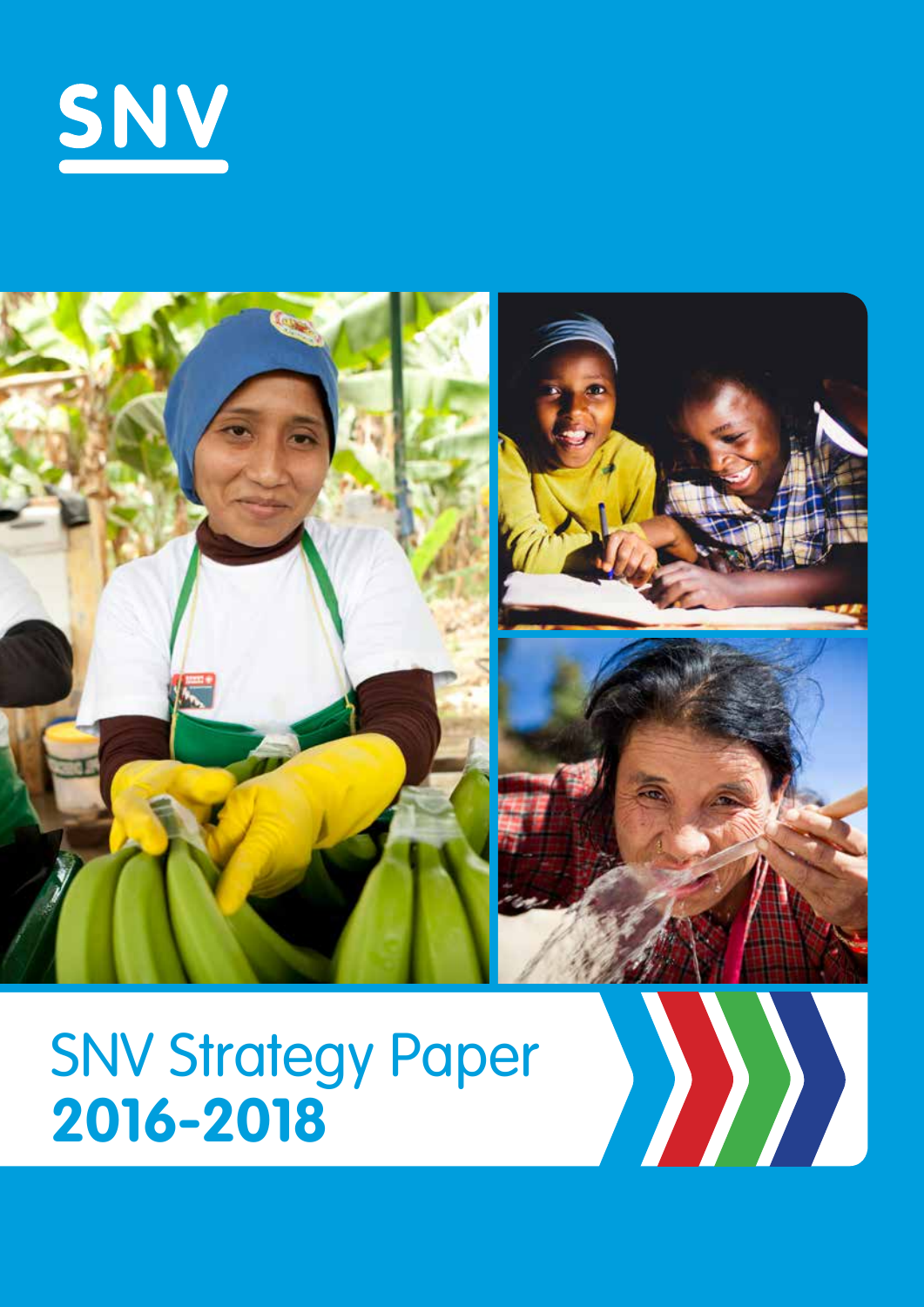SNV is dedicated to a society in which all people, irrespective of race, class or gender, enjoy the freedom to pursue their own sustainable development.

SNV works with governments, local development partners, businesses, knowledge institutes and low-income communities, so that together we can transform ideas into policy, policy into action, and action into results.

## **From 2016 to 2018, SNV will improve the quality of life for over 20 million people**

by developing locally-owned approaches, strengthening governance systems and improving markets for the poor.

We will use our technical knowledge, 50 plus years of experience, passionate staff, extensive local presence and global footprint, to make a lasting difference in people's lives.

This strategy paper outlines our approach.

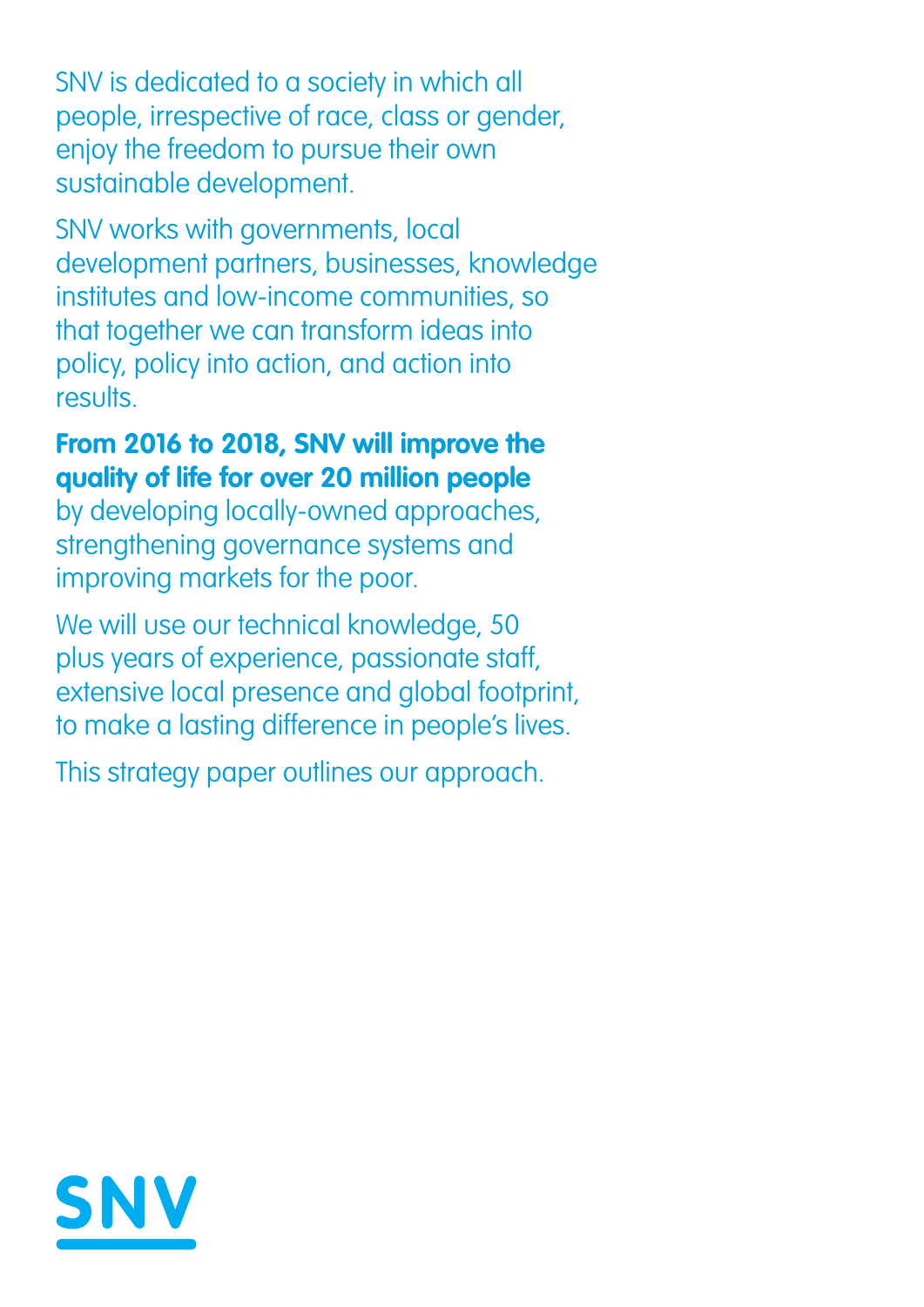# The challenge

Food, water and energy are fundamental to human development. Their importance in eradicating poverty is all too clear, but we still face a world where an unacceptable number of people lack access to the basic goods and services they need to lead a normal, healthy life.

Malnutrition and hunger still affects a large proportion of the world's population; access to clean water and adequate sanitation is out of reach for many; and affordable, clean energy for lighting and cooking is inaccessible.

We have made significant progress over the past decade, but if you look at the numbers, billions, not millions, still suffer. Although absolute poverty is dominant in fragile and conflictaffected areas, two thirds of the world's poor live in five middle-income countries: China, India, Nigeria, Pakistan, and Indonesia. And international security, mobility, regulation of trade and finance, and the spread of infectious diseases will increasingly influence the scope for poverty alleviation.

Perhaps most of all, poor people are increasingly affected by environmental stress – climate change, biodiversity loss, competition for land and water – and by its effect on livelihoods and markets.

Addressing these challenges requires economic growth supplemented by aid targeted at the Sustainable Development Goals. But relying on 'more of the same' will not be enough. We need to look at whether and how policies are implemented. Governments often adopt recommended policies but without proper support fail to implement them. And, barring a few exceptions, the private sector is reluctant to make sustainable development core to its strategies.

We need to convince global leaders of the need for inclusive change; generate and prove new solutions; address production, trade and governance; and build the capacities of those tasked with translating policies, rules and regulations into practical action.

| Climate change<br>dramatically<br>impacts the poor                                                 | Climate change has a dramatic impact on poverty. Clean, safe<br>water is becoming scarcer and societies are failing to utilise<br>water efficiently and effectively, especially for agricultural use.<br>Ecosystems are threatened, as too are crop yields and the<br>ability to sustain food production for millions. |
|----------------------------------------------------------------------------------------------------|------------------------------------------------------------------------------------------------------------------------------------------------------------------------------------------------------------------------------------------------------------------------------------------------------------------------|
|                                                                                                    |                                                                                                                                                                                                                                                                                                                        |
| <b>Proven solutions</b><br>need to be<br>implemented at scale                                      | We have to bridge the gap between<br>policies and implementation and take<br>proven interventions and increase their<br>effectiveness and reach.                                                                                                                                                                       |
|                                                                                                    |                                                                                                                                                                                                                                                                                                                        |
| Cities are growing and<br>the majority of people in<br>poverty live in middle-<br>income countries | Cities are growing rapidly and so are their slums. And the<br>majority of the world's poor live in large, middle-income<br>countries, such as China and India. We should not neglect<br>these people if we are to overcome global poverty.                                                                             |
|                                                                                                    |                                                                                                                                                                                                                                                                                                                        |
| Utilising, adapting and<br>creating new technologies to<br>achieve and account for results         | We need to utilise, adapt and create<br>technologies to achieve and account for<br>results that were inconceivable or<br>impractical in the past.                                                                                                                                                                      |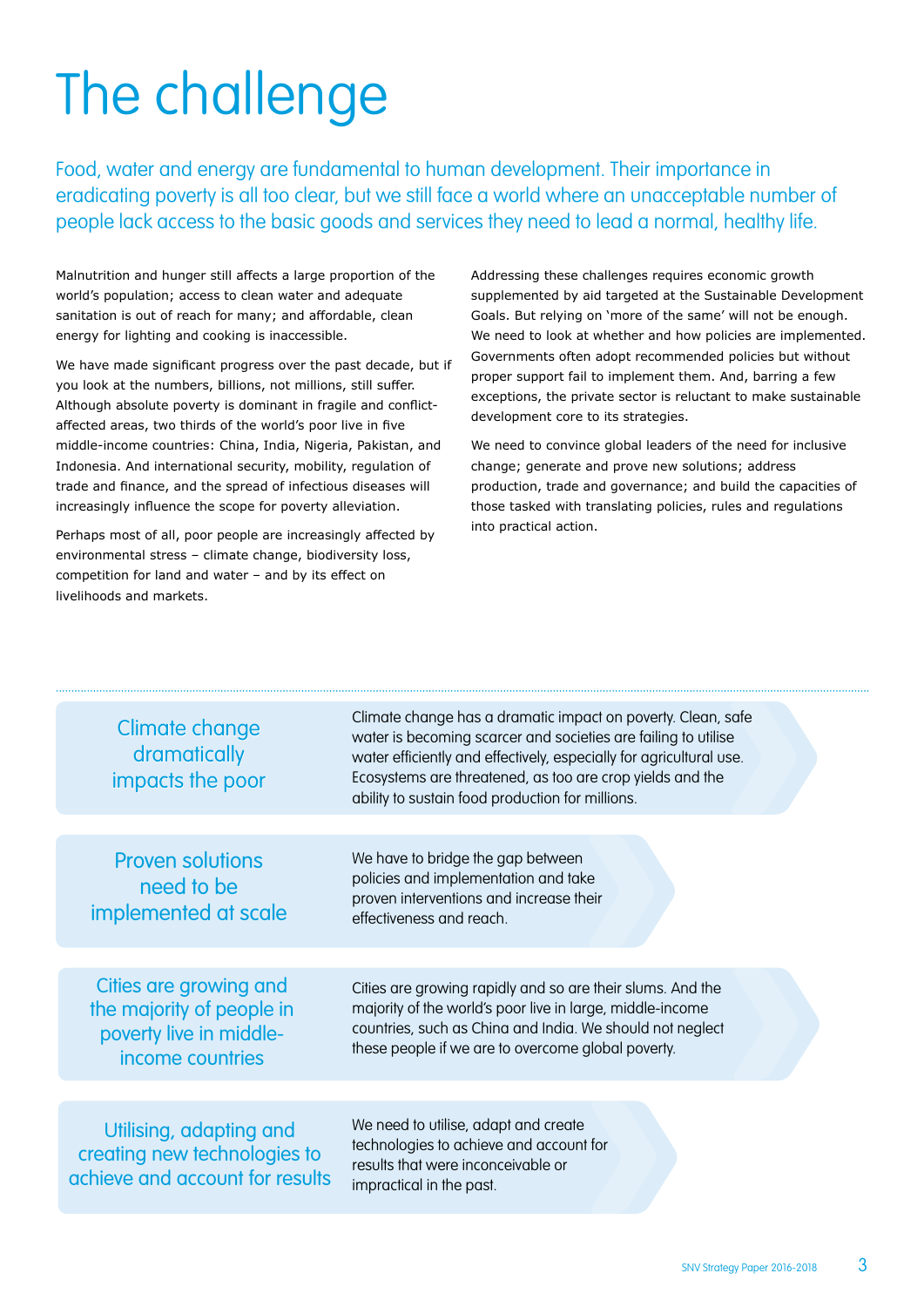# The role of SNV

At SNV, we are determined to tackle this challenge. No matter how complex the international political stage becomes, no matter how the funding landscape changes, SNV will continue to be present, both on a local and international level, with the number one goal of eradicating poverty.

Our work focuses on three sectors: Agriculture, Energy, and Water, Sanitation, & Hygiene (WASH). By continuing to focus on these interconnected areas and adapting and expanding our approach within them, we will reach more people in more countries and ensure that they have every opportunity to lift themselves out of poverty.

We believe that eradicating poverty is possible when local and national governments, the private sector, civil society and communities work together. Each has a role to play to bring about change, and SNV works to bring these often conflicting parties together.

4 SNV Strategy Paper 2016-2018

QUALITYM

SNV bridges the gap between theory and practice, between policy decisions and effective solutions at scale. We implement approaches that are tailored to local needs and we believe that countries and communities themselves should be the owners of change. With the proper knowledge and guidance, we know that they can implement and maintain their own sustainable solutions to end poverty.

> SNV will improve the quality of life for over **20 million**  people by the end of 2018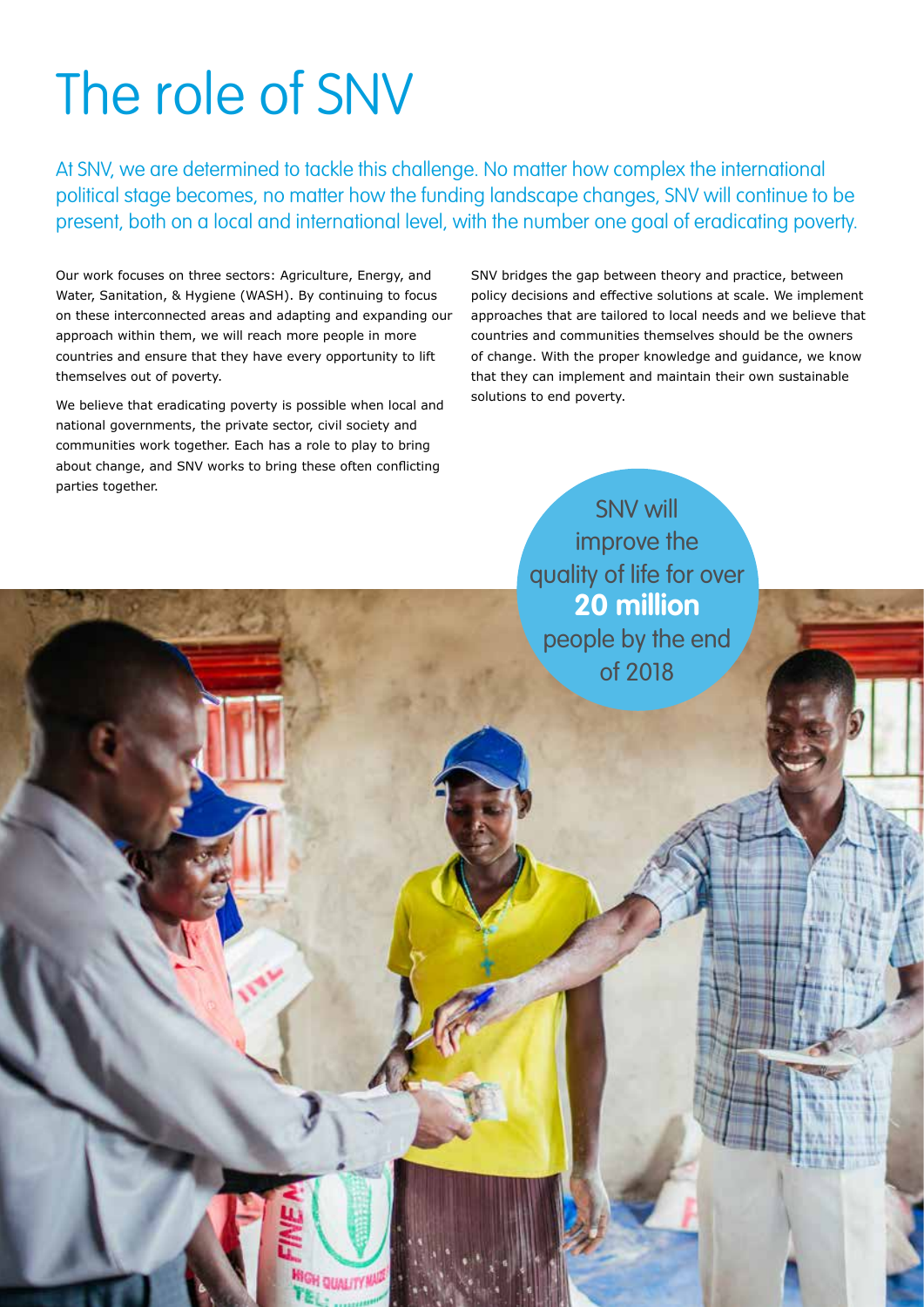# Our outline for 2016-2018

SNV will improve the quality of life for over **20 million of the world's poor by the end of 2018**. Based on our track record, response from the field and the need for a market responsive approach, we expect to continue our growth path and increase turnover to EUR 150 million in 2018. We also expect to increase our staff accordingly. And in order to innovate and explore new avenues for poverty reduction, we will generate a positive margin in our operations which we will reinvest in these development areas.

We will continue to focus and adapt our approach to poverty alleviation within our three sectors: Agriculture, Energy and WASH. Thought leadership; high quality services and project implementation; and our ability to develop innovative solutions to the problems our clients face, are core to our strategy.

#### **What's new for SNV in 2016-2018?**

To help us reach over 20 million people in poverty, we will increase our involvement in the following areas:

#### Mitigation and adaptation to climate change

At SNV, mitigation and adaptation to climate change will garner more focus for our interventions in agriculture and energy. We will also expand our activities into a broader range of clean energy technologies.

#### **Urbanisation**

As urban areas expand, so too does urban poverty. We will work more closely in supporting communities and people living in urban areas, adapting and creating approaches for their specific needs.

#### Water resource management

It is vital to improve how we manage and use our water resources. The agricultural sector, for example, accounts for the majority of global water use and is still highly inefficient. SNV will increase engagement in water resource management in our scope of work, improve multi-sector planning and optimise land use.

#### Job opportunities for young people

Progress made in successfully creating job opportunities for young people has stimulated SNV to intensify its efforts in that domain, and we will continue to implement job creation solutions for youths across our sectors.

#### Implementation at scale

The transformation of SNV has paved the way for increased attention for implementing at scale – including managing grants – as the third role of SNV advisors, next to advisory services and evidence-based advocacy.

#### Smartphone technologies

The use of smartphone technologies is rapidly increasing, especially in developing countries. We are developing smartphone applications to be used for development purposes, and we will also further integrate smartphone technologies into our planning, monitoring and evaluation.

#### Addressing poverty issues in middle-income countries

Five of the seven billion people in the world live in middleincome countries, which also accounts for most of the world's poor. In response, we will also offer our services in these middle-income countries where we traditionally have not been active.

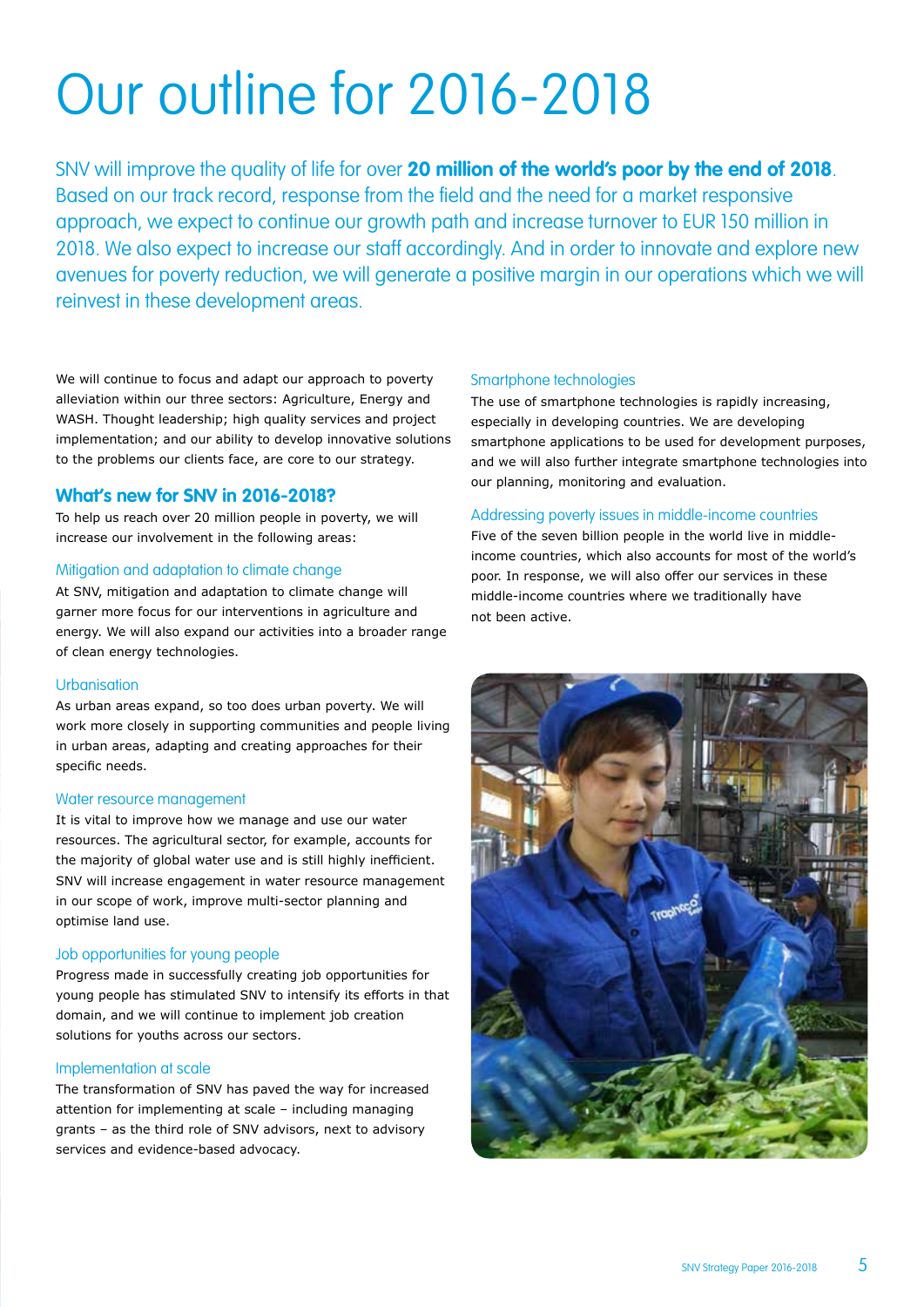# Our SNV



#### Our people

Our global network and local presence Our customers, local development partners, clients and end-users

#### **Our people**

SNV has a diverse staff of over 1300 specialists and generalists, nationals and internationals, males and females, young and more seasoned colleagues. Comprising of more than 50 nationalities, our people have a myriad of hard and soft skills required to implement our projects.

Our staff combine technical knowledge in Agriculture, Energy and WASH with the skillset of thought leadership, evidencebased advocacy and brokering partnerships within political, corporate and civil communities, at the national and international level. They do this while ensuring that the interests of people living in poverty prevail.

Through training and learning events, we will further invest in our staff to enhance their skills (SNV approach, sector knowledge, business development, project management) so they implement SNV programmes at a consistent quality throughout the world.

#### **Our global network and local presence**

We will continue to work closely with specialised local development organisations that provide high quality services to governments, the private sector and civil society. This will ensure that programmes are locally owned and led, and that they foster innovative, long-lasting alliances.

Where needed and possible, we will strengthen their capacities and build their experience with international customers so they can have a catalysing role in the development process in their societies, either in partnership with SNV or on their own.

For more than 50 years SNV has been present in some of the most under-developed countries around the world, including fragile states. And we will continue to be present, on the ground, in Asia, Africa and Latin America, covering more than 35 countries. However, tackling world poverty will require SNV to be active not only in these fragile, low-income countries but to also support the poor left behind in middle-income countries.

#### **Our clients, customers and end-users**

Change is best led by people who have the greatest stake in its solution. Whether they are central or local government officials, private sector groups, civil society actors, or individuals, SNV brings these players together and strengthens their capacities.

Our long-term, in-country presence and knowledge of historic trends and domestic realities allows us to identify overlapping interests among stakeholders and engage them to jointly pursue their common objectives. We connect the interests of both our paying customers as well as our clients, with the ultimate interests of the end-users.



*SNV's paying customers – governments, donors, and businesses – have high ambitions but often lack the capacities to realise their development objectives. People living in poverty (the end-users), on the other hand, need support to meet the challenges they face in*  daily life. SNV works to connect the dots. Paid by its customers, SNV and its local development partners improve the services that local *organisations, businesses and public entities offer to low income groups so they can improve the quality of their lives.*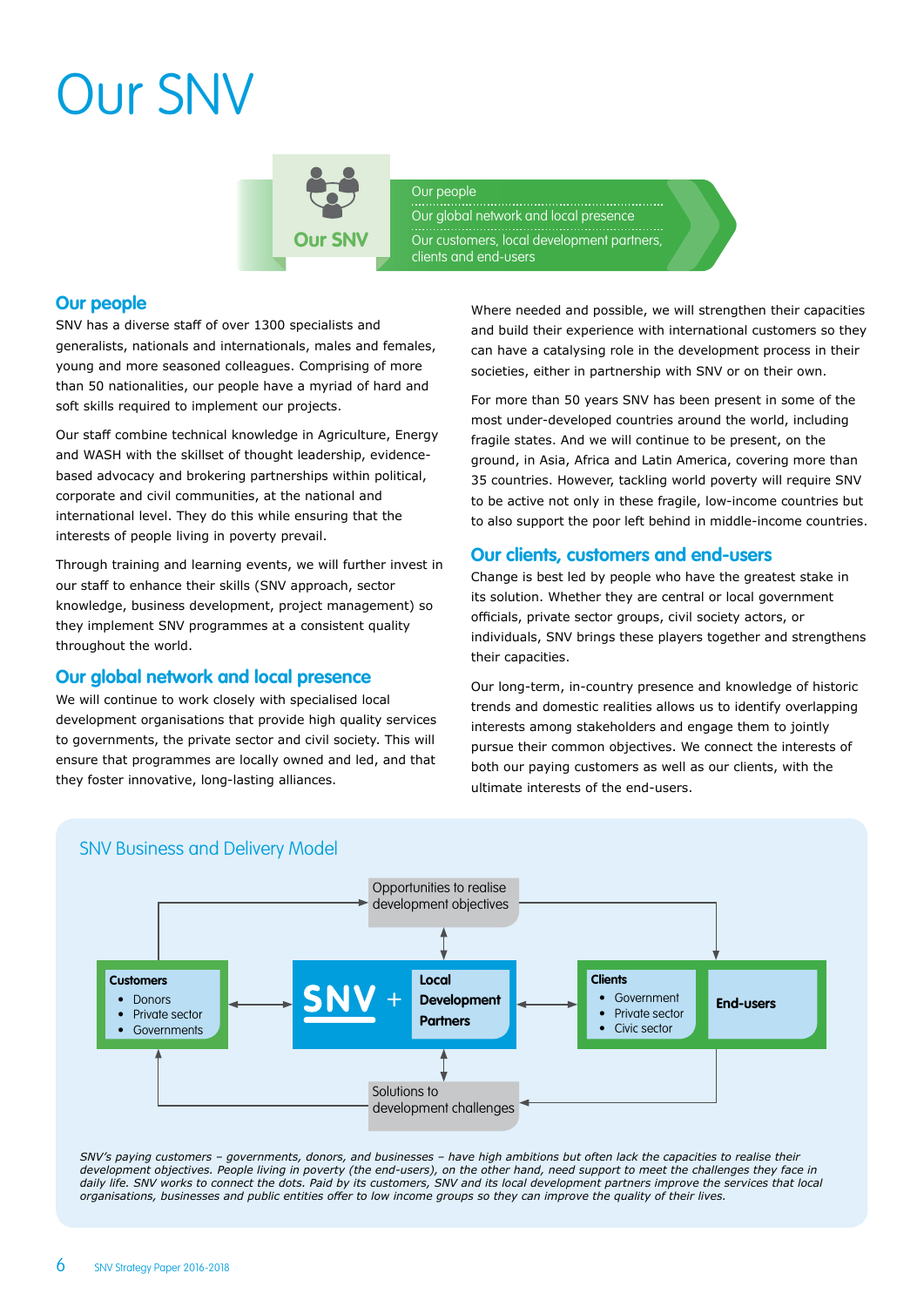# Our roles



Implementation at scale Evidence-based advocacy Advisory services Implementation at scale Advisory services

Evidence-based advocacy

### **Evidence-based advocacy: enabling environments for effective solutions**

Based on our advisory experience and understanding of socio-economic and political contexts, we collaborate with knowledge institutes, governments, private sector and civil society to provide evidence and arguments to enrich policy debates. SNV will guide decision-makers who adopt recommendations resulting from proven interventions and help translate these recommendations into effective policies, rules and regulations that support scaling up.

### **Advisory services: working towards effective solutions**

Advisory services are core to SNV's programmes. SNV will continue to deliver capacity building advisory services to clients and address the systemic constraints they confront. We will step up our support role in adapting market systems, bringing parties together, promoting innovation and developing capacities in new expertise areas. We will expand our involvement in grant management closely linked to our engagement in advisory services. Access to finance will increase the possibilities for clients to experiment and boost pilot initiatives into mainstream activities at scale.

### **Implementation at scale: expanding the reach of effective solutions**

We will use our long-term, in-country presence and international knowledge network to develop new and adapt proven approaches to local contexts, using the impact of former investments to achieve results at scale. We will strengthen our skills in designing, rolling out, managing and monitoring multi-country development initiatives, and commit ourselves to sharing results globally. By focusing on governments, the private sector and civil society, and by linking their mandates and resources, we go beyond mere individual projects and instead deliver development at scale.

## Four essential factors for sustained results of SNV initiatives

- **1. Inclusive development** means actively listening to and engaging people living in poverty, as producers, workers or consumers. Not by creating special niches but by linking them structurally to sustainable development processes that are both fair and just.
- **2. Systemic change** is required to ground inclusive and sustained development in a conducive legal and policy environment and to guarantee progress beyond strengthened capacities of individual players.
- **3. Local ownership** allows local actors to shape and drive their agendas and assume responsibility for leading development processes.
- **4. Contextualised solutions** are key to the effectiveness and sustainability of approaches; they may be inspired by experiences elsewhere but always need to be tailored to the specific political, administrative, financial and socio-cultural conditions.

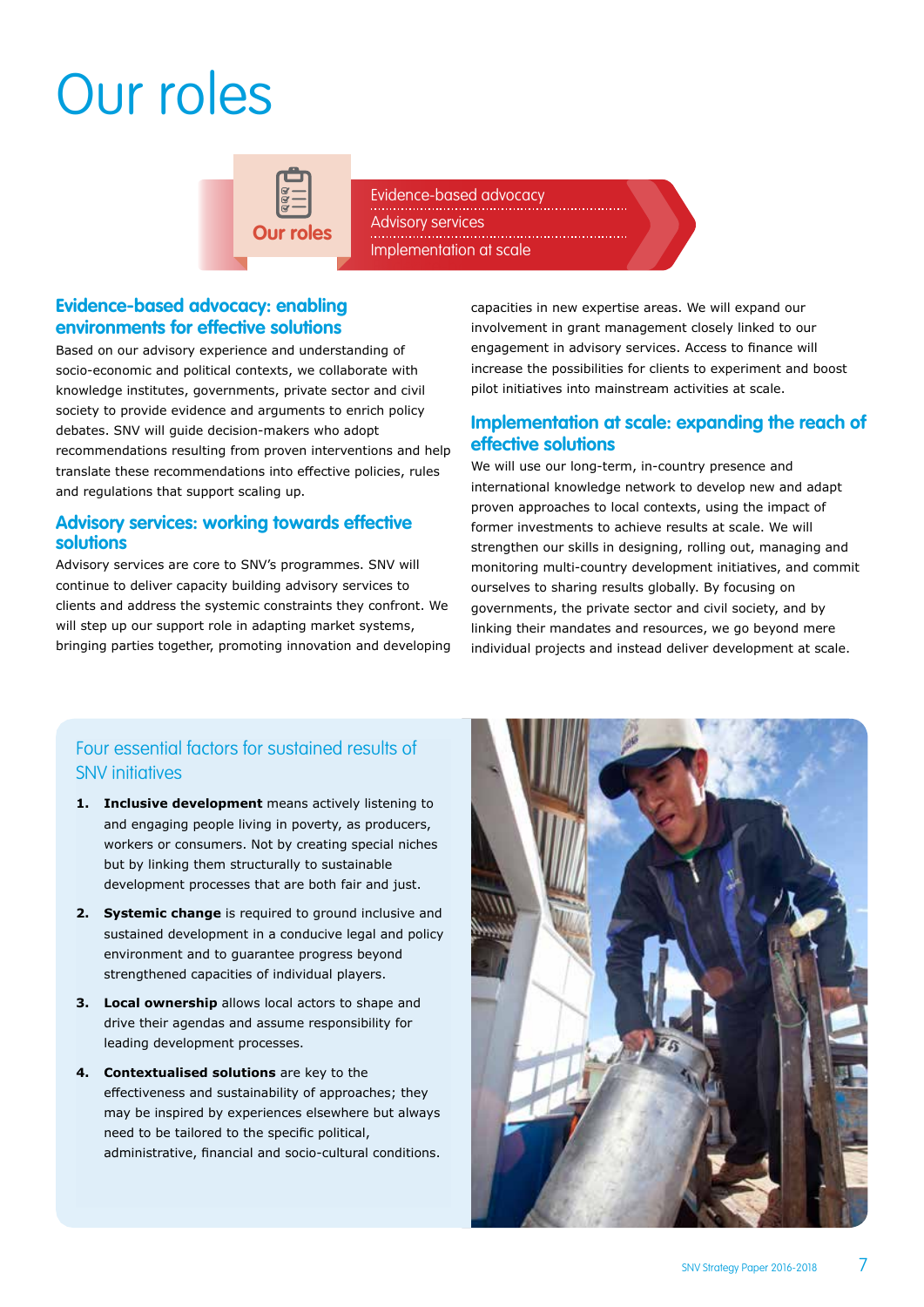# Our sectors



Energy **Agriculture** Water, Sanitation & Hygiene (WASH)

## **Energy**

SNV's Energy programme will improve the quality of life of **4.5 million people** from 2016 to 2018 by increasing access to clean energy for domestic and productive use. We seek to mitigate climate change by limiting soot and greenhouse gas emissions and avoiding deforestation.

We will work to realise access to sustainable, clean and reliable energy sources for households and businesses, including small producers, while reducing greenhouse gas emissions. We will create an enabling environment where local existing

organisations are strengthened or established, where required, and sound policies, including regulation, quality assurance and governance, are developed.



#### Sustainable Markets

Clean Cooking and Heating Off-grid and Mini-grid Electricity

#### Climate and Energy

Sustainable Wood Fuel Chains Climate Smart Landscapes Climate Investment Services

### **Sustainable Markets**

SNV's Sustainable Markets approach for low-income groups stimulates the demand for clean energy and changes the behaviour of consumers. Our approach improves the supply of quality devices, the provision of financial, operational, maintenance and after-sales services, strengthens public governance and develops an environment for sustainable business.

#### Clean Cooking and Heating

Our energy products offer solutions for clean cooking, heating and chilling. They reduce indoor air pollution and related health hazards, decrease carbon emissions and lead to time and cost savings for households, in particular for women.

#### Off-grid and Mini-grid Electricity

Powered by solar, bio- and pico-hydro energy, SNV offers households access to energy for consumption and production through off-grid and mini-grid electrification.

#### **Climate and Energy**

SNV's Climate and Energy initiative decreases the impact of energy production and use on climate change.

#### Sustainable Wood Fuel Chains

By developing Sustainable Wood Fuel Chains, we will stimulate the production and harvesting of wood for fuel, without degrading forests, for consumers and enterprises that use energy efficient devices.

#### Climate Smart Landscapes

Our Climate Smart Landscape approach balances land use for energy with food, water and biodiversity needs and incorporates energy solutions in national climate change mitigation plans.

#### Climate Investment Services

Our Climate Investment Services supports energy producers, companies and public agencies to tap into climate and carbon finance opportunities, and stimulate private sector investment in sustainable energy solutions.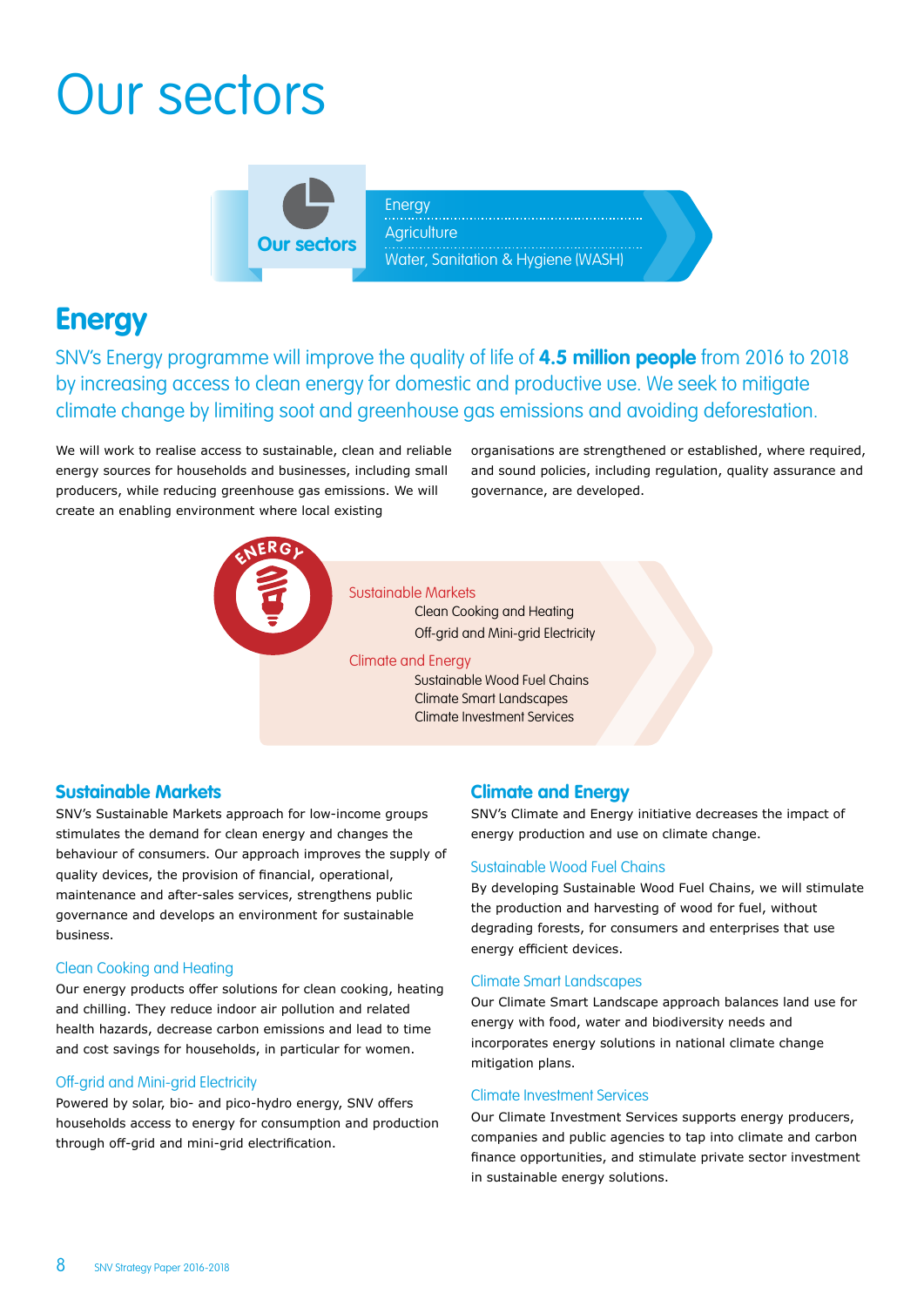## **Agriculture**

## Through our Agriculture initiatives, SNV will improve the lives of **6 million people** from 2016 to 2018, through increased income, food and climate solutions.

We will integrate our interventions across agriculture, nutrition and climate change, and we will promote evergreen farming practices that reduce climate stresses on crop and livestock quality. We will diversify food systems and make them more resilient, improve resource efficiency along value chains, and protect diet quality in the face of supply and food price shocks. Globally, we will continue to work across a range of 50 commodities, with a focus on eight key commodities: dairy, livestock, horticulture, cassava, coffee, cacao, oil palm and rice. At SNV, we believe agriculture is and must continue to be primarily private sector and innovation driven.



Food and Nutrition Security Resilient Food Systems Sustainable Nutrition 4 All Sustainable Markets Green Value Chains Inclusive Business Climate Smart Agriculture

Deforestation-free Supply Chains Evergreen Farms Climate Smart Landscapes

### **Food and Nutrition Security**

#### Resilient Food Systems

SNV's Resilient Food Systems combines different value chains, usually a food crop with a cash crop, creates market linkages to guarantee a sustainable supply of inputs as well as a market for the produce, and complements it with the provision of commercially viable business services. At the farm level, we promote resilient farming practices, informed decision-making and gender equality.

#### Sustainable Nutrition 4 All

Our Sustainable Nutrition 4 All solution promotes agroproduction and community-wide behaviour change campaigns for healthy, nutritious diets.

The role of women in improving household food and nutrition security is central as is proper sanitation practices, beacuase a healthy diet alone will not solve malnutrition. SNV will address both the agriculture and sanitation aspects of nutrition.

#### **Sustainable Markets**

#### Green Value Chains

SNV takes a value chain approach to increase market access for business-oriented producers and their organisations and catalyses innovations for resource efficient, competitive and environmentally sustainable value chains.

#### Inclusive Business

Through Inclusive Business, base of the pyramid communities are included in value chains as suppliers, employees and consumers of products and technical or financial services that help reduce poverty. Our work, which we have applied in over 200 cases, connects those at the base of the pyramid to the revenue and business opportunities that local, regional and international markets offer.

#### **Climate Smart Agriculture**

#### Deforestation-free Supply Chains

More and more companies and governments are committing to buying products which are deforestation-free, however, translating such commitments into impact at the production level is a challenge. In response, SNV works with companies and groups throughout the commodity supply chain, in particular smallholder farmers, to increase agriculture productivity without causing deforestation and forest degradation.

#### Evergreen Farms

SNV's Evergreen Farms solution supports smallholder farmers and businesses to adapt to climate change by implementing integrated farming systems, which combine agroforestry practices, water conservation measures and low emission energy solutions.

#### Climate Smart Landscapes

Solving problems at the landscape level are critical to balance competing land use goals and achieve synergies across multiple sectors, while adapting to climate change. Our approach supports the development and implementation of programmes and strategies for low emission, climate resilient landscape development. To achieve this we involve a wide range of stakeholders in this process by facilitating inclusive Public-Private Partnerships. To support the implementation we pursue efforts to access innovative financing and engage with companies to unlock private investments.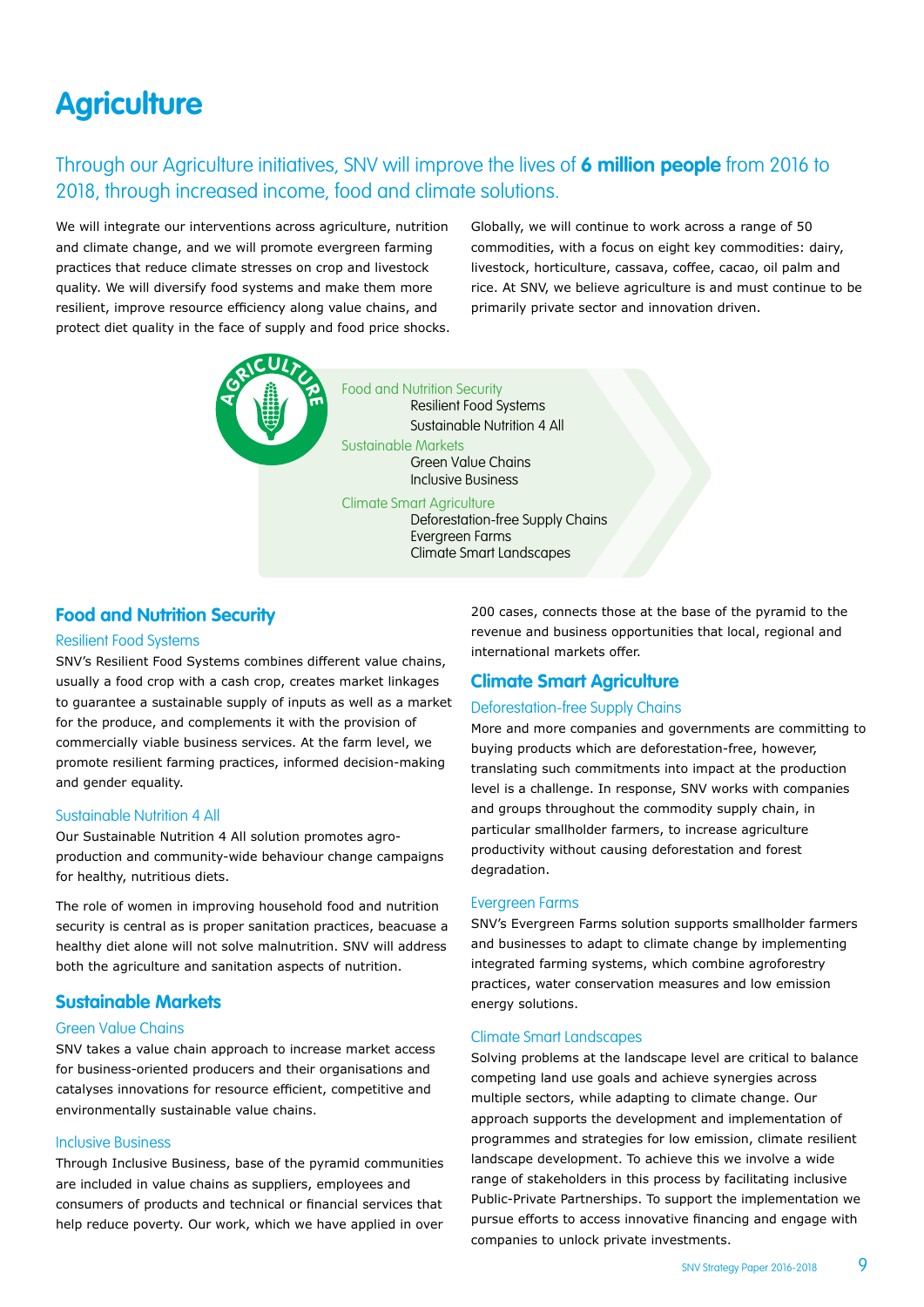## **Water, Sanitation & Hygiene**

SNV's WASH initiatives will provide access to improved drinking water services and/or improved sanitary facilities for **10 million people** from 2016 to 2018. Our work improves environmental health by reducing pathways for disease transmission, enhances nutrition - especially with regards to stunting in children, and reduces both untreated human waste and wastewater.

Long term sustainability lies at the core of our work. We strengthen public governance around WASH services, support institutional changes and capacity, develop financially viable services, and improve asset management of existing WASH infrastructure. This includes strengthening the roles of civil

society and the private sector in advocacy and operation, as well as promoting sector and stakeholder dialogue and reflection about changing needs and standards in the light of increasing urbanisation and the Sustainable Development Goals.



Urban Sanitation & Hygiene for Health & Development Functionality of Rural Water Services Urban Water Supply Services

WASH in Schools

### **Sanitation**

#### Rural Sustainable Sanitation & Hygiene for All

SNV's Rural Sustainable Sanitation & Hygiene for All programme aims to increase access to safe toilets and better hygiene practices. It integrates supply chain, hygiene behavioural change communication and governance to ensure sustainability.

#### Urban Sanitation & Hygiene for Health & Development

Our Urban Sanitation & Hygiene for Health and Development product addresses the reality that for the vast majority of cities and towns in developing countries, wastewater and human waste end up untreated back in the living environment. Our work includes the setting-up of facilities and services for waste management through collaboration between the public and private sectors and communities.

#### **Water**

#### Functionality of Rural Water Services

The aim of our Functionality of Rural Water Supply Services work is to keep water systems functioning long term. This means safe quality drinking water, in reliable quantities, with equitable access for all. The needs of poor consumers are central to this work.

#### Urban Water Supply Services

Our Urban Water Supply Services programmes focus on working with utility companies to ensure financially viable and sustainable water delivery (bringing down the non-revenue water percentage), with particular attention to access of the poorest people.

### **WASH in Schools**

Our WASH in Schools initiative tackles the structural causes behind non-sustainability of WASH services in schools. It promotes improved awareness of sanitation and hygiene amongst primary and secondary age pupils, with a key focus on Menstrual Hygiene Management, in order to improve school enrolment and retention rates.

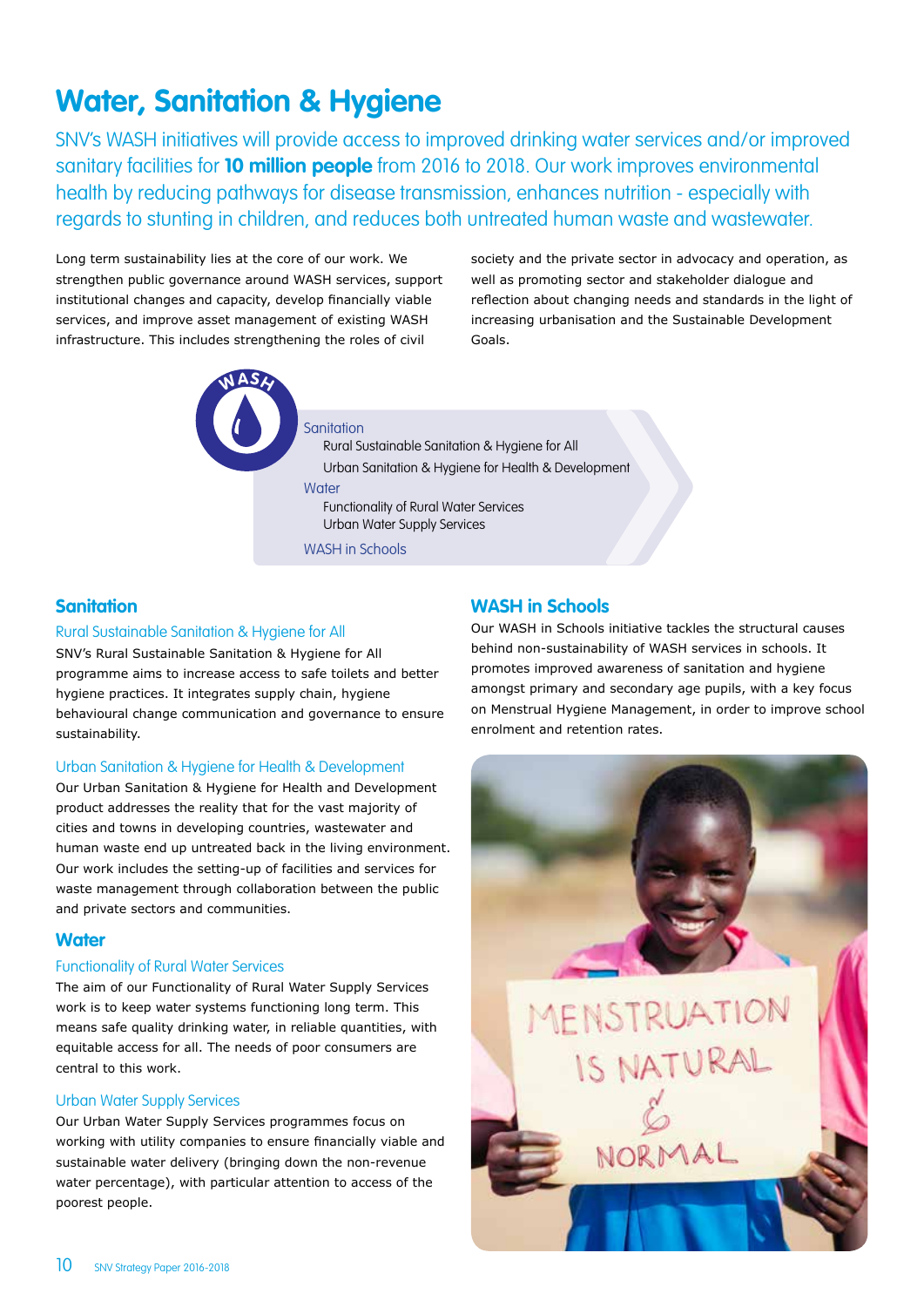# Gender and Youth Employment

Across our three sectors, we will work to make sure that all people in society, no matter their age or gender, benefit from our work. This requires us to ensure women have a stronger voice in decision making and that young people have greater opportunities to improve their skills and find rewarding employment.

#### **Gender**

SNV's gender solution (Balancing Benefits), which is implemented across our three sectors, empowers women to take active roles and ownership of decisions within the household, invests in their businesses and leadership skills, and addresses market entry barriers.

SNV aims to close the gender gap and generate significant gains for both individuals as well as society as a whole. If women have the same access to services and assets as men, they will increase productivity of their economic initiatives and enhance the well-being of their households dramatically.

### **Youth Employment**

Our youth employment solution (Opportunities for Youth Employment - OYE) connects young people to secure and meaningful employment; enables them to become entrepreneurs; invests in their leadership skills; and enhances the employment ecosystem to be more responsive to their needs.

With at least 600 million new jobs needed within the next 10 years to employ young entrants to the labour market, our OYE solution is high on the agenda across our three sectors.



For more information about SNV, please visit our website and follow us on Twitter, LinkedIn and YouTube:

www.snv.org @SNVworld (twitter.com/snvworld) www.youtube.com/SNVWorld

in. www.linkedin.com/company/snv